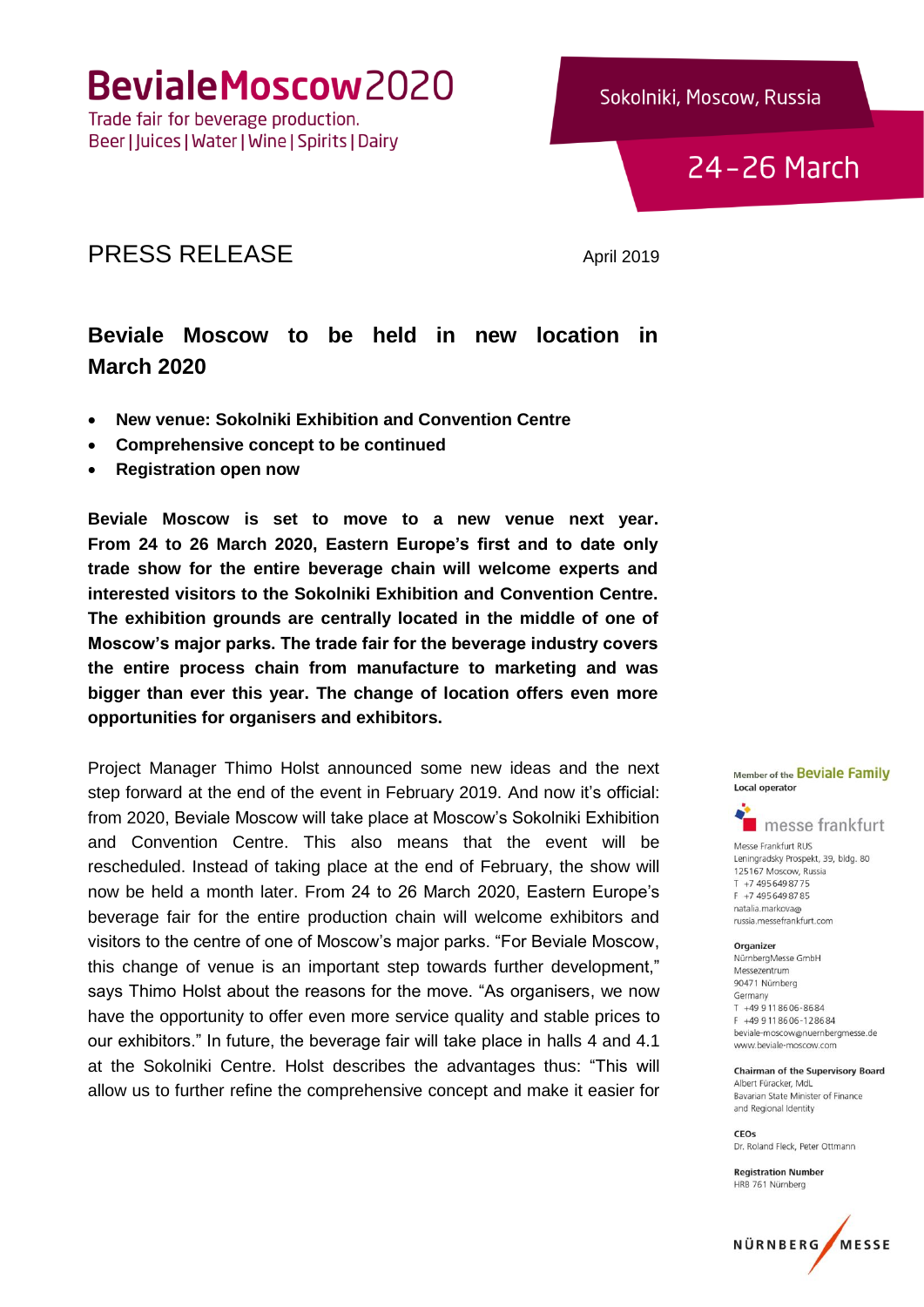Trade fair for beverage production. Beer | Juices | Water | Wine | Spirits | Dairy

24-26 March

exhibitors and visitors to navigate." The new location is accessible by underground rail and also has good transport connections to trams and buses. Shuttle buses will travel regularly between the Sokolniki underground rail station and the exhibition venue during the event.

#### **Comprehensive concept to be continued**

The renewed growth and upbeat mood at the fourth round of the event in February 2019 have also confirmed the effectiveness of comprehensive concept for Beviale Moscow, so it will be continued at the new venue. As Eastern Europe's first and to date only trade fair for the beverage industry, it covers the entire process chain. From suitable raw ingredients and custom technologies to efficient packaging, logistics or creative marketing ideas, Beviale Moscow offers solutions for all beverage segments.

The new premises will also reinforce the character of the fair. Beer and brewing will continue to be a major focus in the supporting programme, for example, with the popular **CRAFT DRINKS CORNER** at the heart of the trade fair action, and through the presentation of the **Russian beer prize ROSGLAVPIVO.** The **VLB Seminar for Microbrewers,** which is organised by VLB, the Berlin-based teaching and training institute for brewing, will remain a permanent feature of the event. There was a lot of interest in the **Pavilion for Wine Production & Manufacturing**, so wine will be another key area at the next show and will also be reflected in various events. The issue of **beverage packaging** will continue to be highlighted in a variety of ways to provide food for thought and potential solutions. "After four years in the market we are benefiting meanwhile from a very broad and diverse network of partners and local and international multipliers," says Holst. "This means we always have direct contact with the market and can constantly adapt the supporting programme to the latest requirements."

An interesting option for German – and specifically Bavarian – companies is to strengthen their international competitiveness by taking part in the **Bavarian Pavilion**. Subsidies are provided by the Bavarian Ministry of Economic Affairs and the pavilion is organised in conjunction with project partners Bayern International and the Nuremberg Chamber of Commerce and Industry.

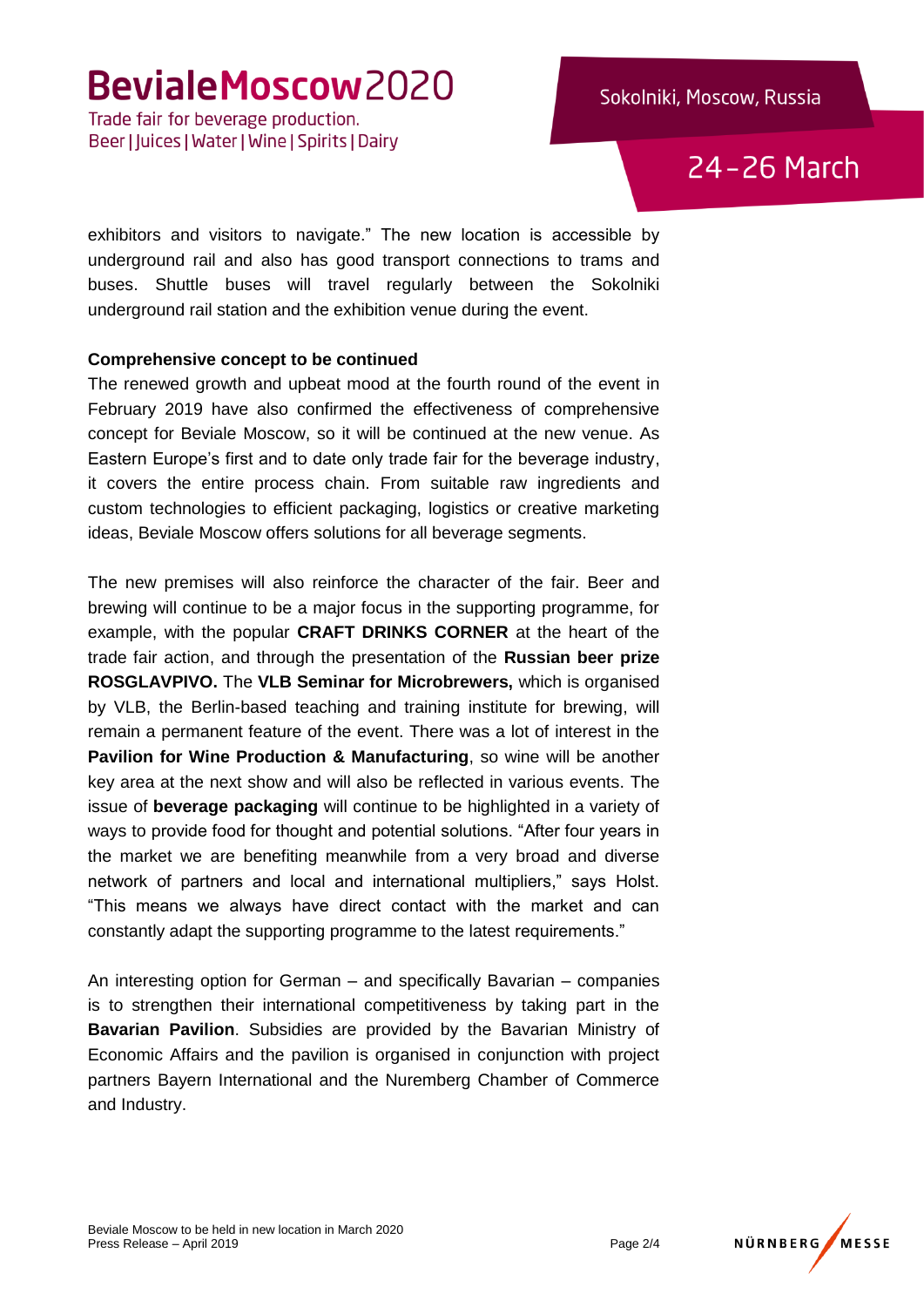Trade fair for beverage production. Beer | Juices | Water | Wine | Spirits | Dairy

24-26 March

#### **Registration now open**

Interested exhibitors can now register for Beviale Moscow 2020. Registration documents are available from the following link: **www.beviale-moscow.com/en/application**. As in previous years, exhibitors can choose any stand location in the existing floor plan but these are allocated on a "first come, first served" basis. If you book promptly by 1 June 2019 you will enjoy an early bird discount of 10 percent. To be able to provide even better support to exhibitors in respect of the Russian market and their trade fair appearance, the organisers of Beviale Moscow are planning to address specific questions in a series of webinars and also publish participation guidelines. If you are interested in taking part in a webinar please register here: **www.beviale-moscow.com/en/form**

All the information you need is available on the website at: **www.beviale-moscow.com/en**

#### **Beviale Family: International expertise in the beverage industry**

NürnbergMesse Group demonstrates its expertise in the beverage industry on an international stage: BrauBeviale in Nuremberg is one of the world's most important capital goods fairs for the beverage industry. The Beviale Family is also active in about ten countries around the world in a number of event formats and cooperative marketing arrangements, all tailored to the individual target market. Members of the Beviale Family and network partners are operating in the key growth markets. The "international sponsors" of the Beviale Family are Doemens Akademie and the VLB (Versuchs- und Lehranstalt für Brauerei), the Berlin-based teaching and training institute for brewing. Other projects are in the planning phase. For details and dates go to: **www.beviale-family.com**

#### **Contacts for exhibitors and visitors**

NürnbergMesse GmbH Thimo Holst T 49 911 86 06-86 84 F 49 911 86 06-12 86 84 thimo.holst@nuernbergmesse.de